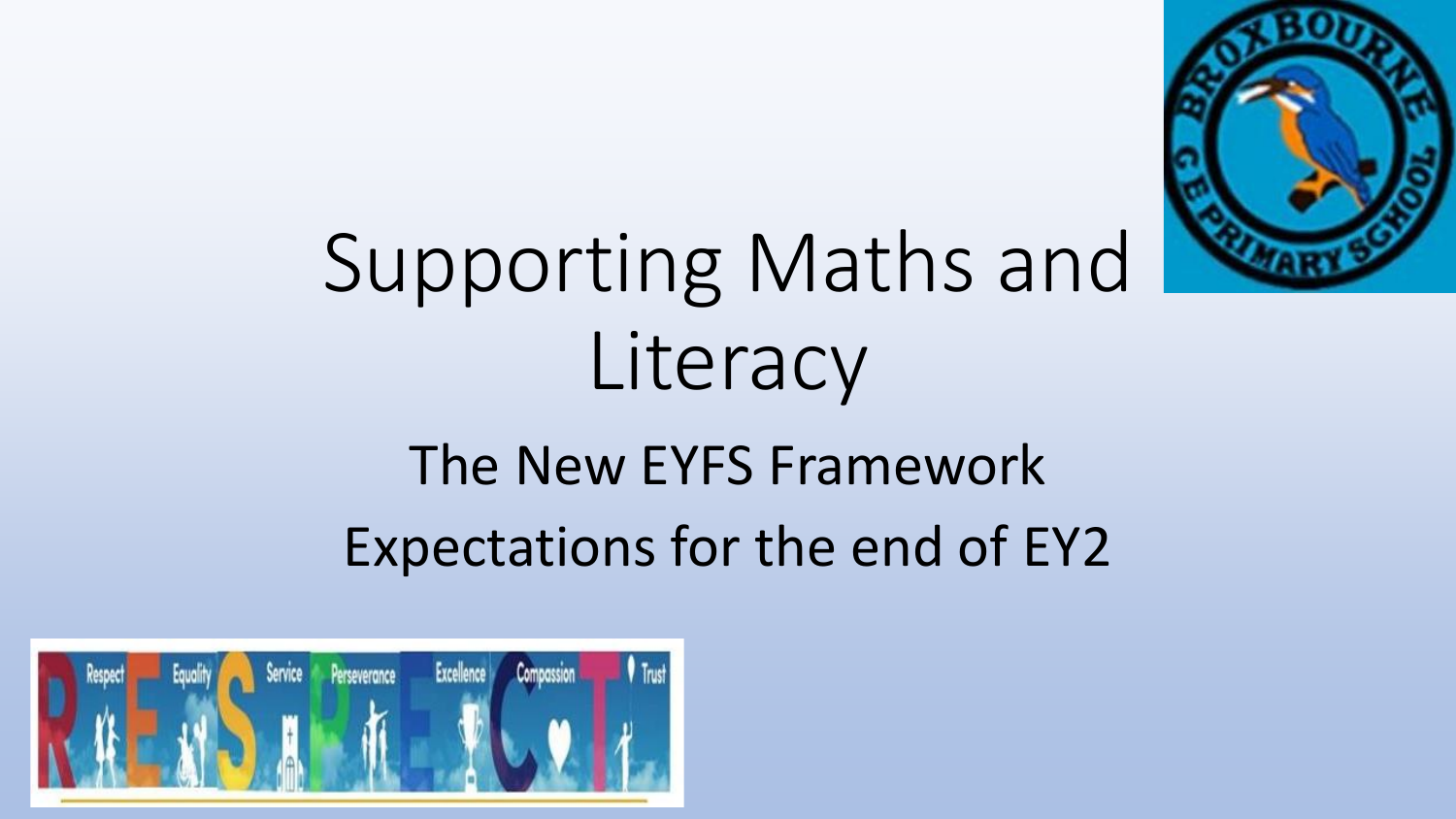### **Outline of workshop:**

Mathematics:

- Closer look at Maths what does this look like in EY2?
- How you can support this learning?
- Early Learning Goals
- End of Year Assessment

Literacy:

- Closer look at the Literacy what does this look like?
- How you can support this learning?
- Early Learning Goals
- Update on phonics in EY2
- Tricky words and spelling tests
- Writing and letter formation
- Reading Sessions in EY2
- End of Year Assessment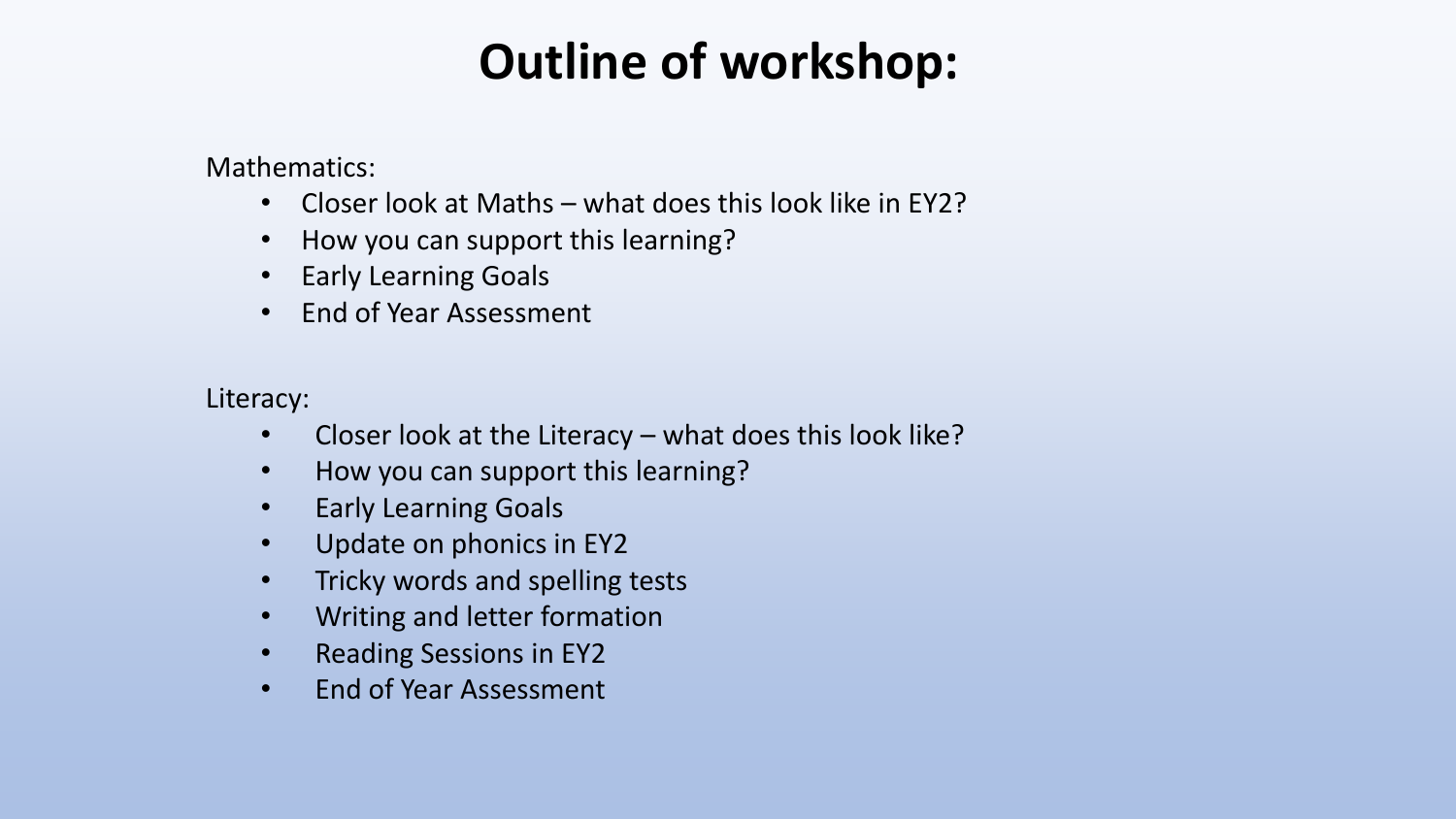### What is the EYFS Profile?

- The EYFS Profile is a statutory assessment that takes place at the end of Early Years 2 (EY2) or Reception.
- This consists of 17 Early Learning Goals, which cover all seven aspects of the EY curriculum.
- The Early Learning Goals determine what most children are expected to achieve by the *end* of EY2.
- Towards the end of the Summer Term, you will receive a copy of your child's assessment. This will inform you of whether or not your child has met the expected level of attainment within each area of learning.
- Possible Judgements:
	- **Emerging** A child is not yet at the level of development expected in relation to this ELG.
	- **Expected** A child is working at the level of development expected in relation to this ELG (they have "met" the ELG).
	- There are no longer an **Exceeding** expectation judgement in the new framework.

This assessment is not completed through formal tests. It is informed by your child's learning journal and the work they have completed in adult-led and child-inititiated activities throughout the year. Children must be able to complete most aspects of an ELG **independently** and **consistently** in order to meet the expected standard.

*You will also receive a short narrative describing how your child demonstrates the 'Characteristics of Effective Learning'. (Playing and Exploring, Active Learning, Creating and Thinking Critically)*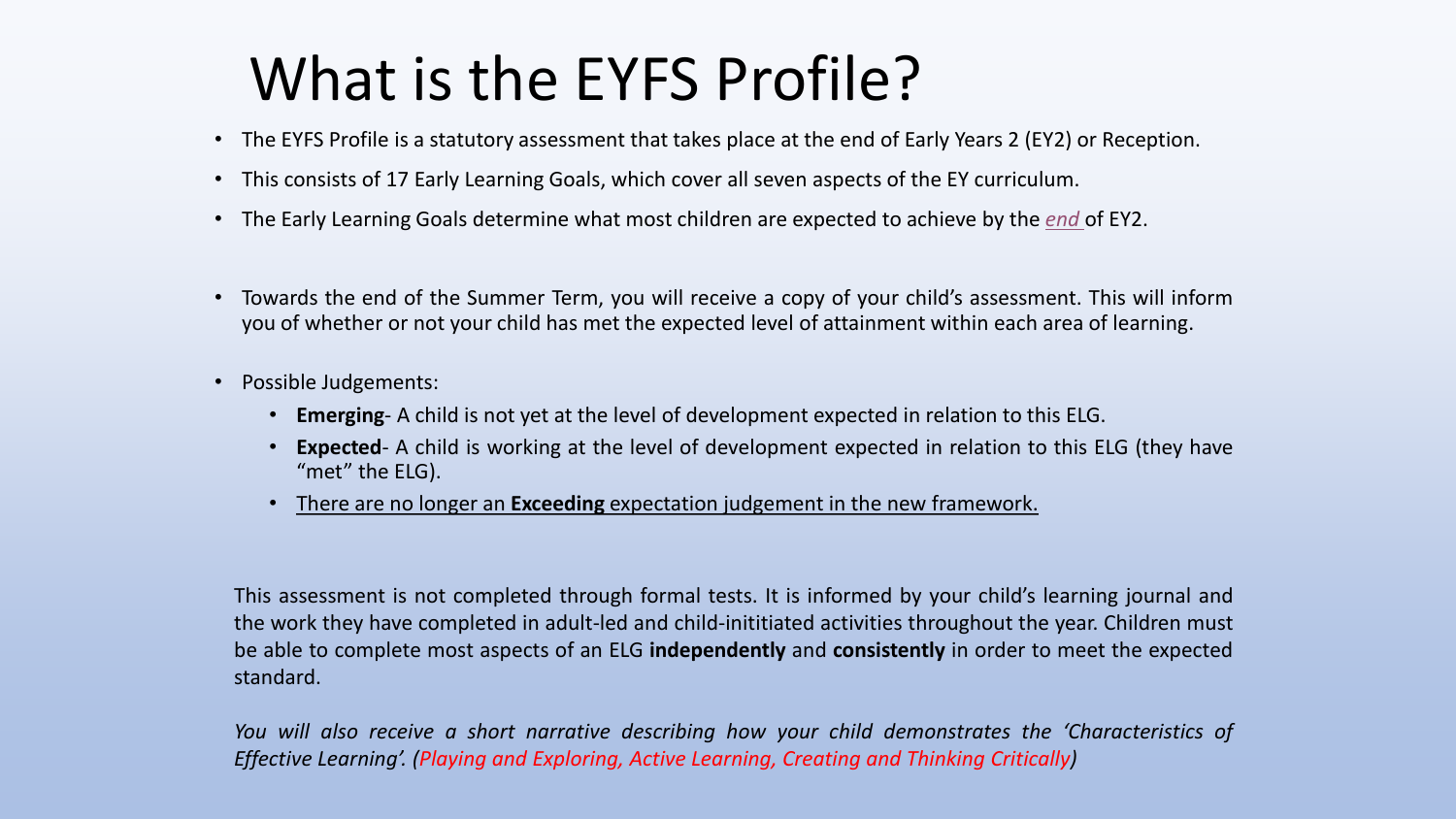## What should your children be learning in number?

#### **EYFS Statutory Educational Programme:**

• EYFS Statutory Educational Programme: Developing a strong grounding in number is essential so that all children develop the necessary building blocks to excel mathematically. Children should be able to count confidently, develop a deep understanding of the numbers to 10, the relationships between them and the patterns within those numbers.

### **What does this look like:**

- Count objects, actions and sounds
- Subitise
- Link the number symbol (numeral) with its cardinal number value
- Count beyond 10
- Compare numbers
- Understand the 'one more than/one less than' relationship between consecutive numbers
- Explore the composition of numbers
- Automatically recall number bonds for numbers 0–5 and some to 10.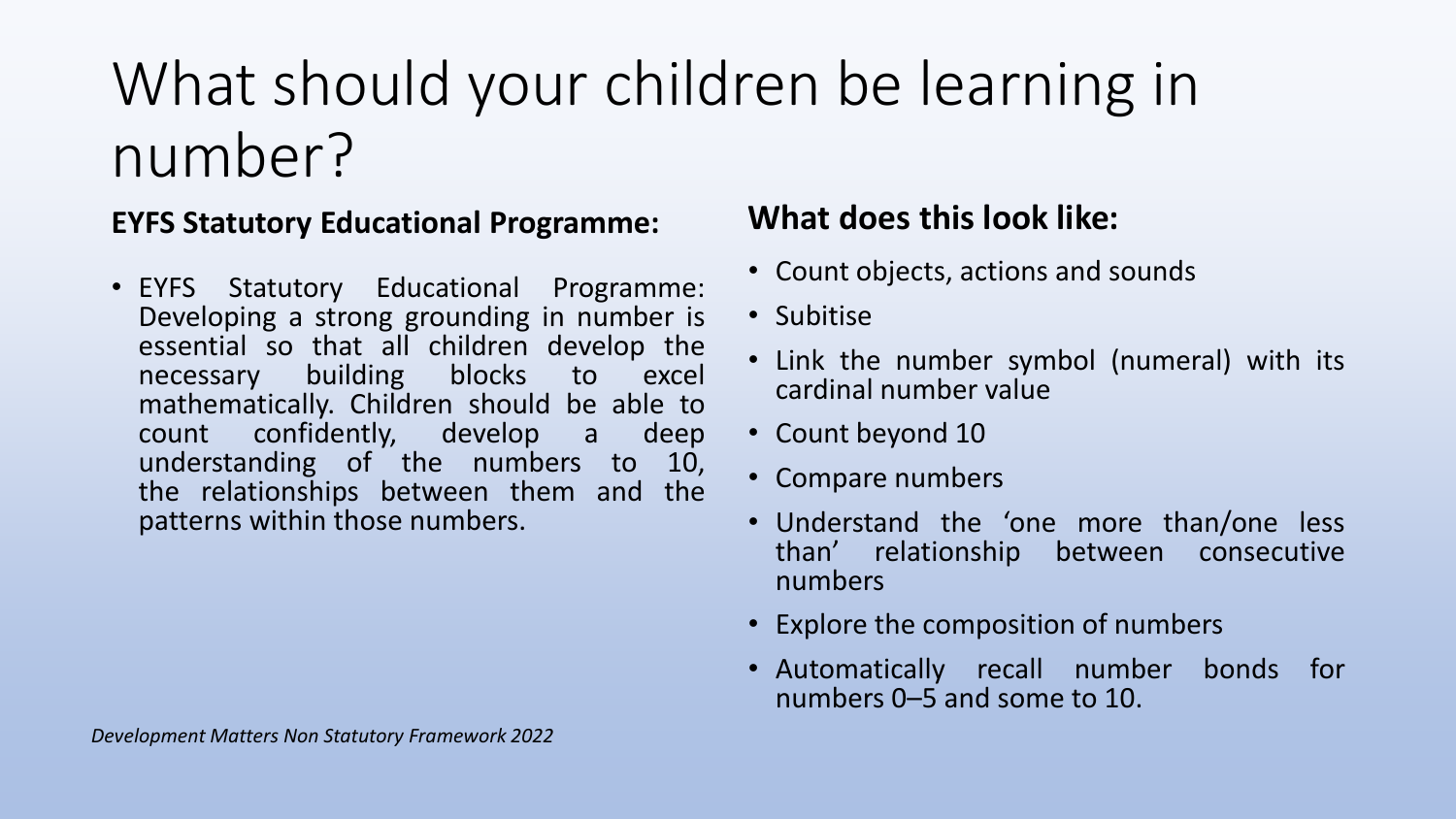## What should your children be learning in shape?

#### **EYFS Statutory Educational Programme:**

• There is less emphasis on shape, space and measure in the new guidance.

### **What does this look like:**

- Select, rotate and manipulate shapes to develop spatial reasoning skills.
- Compose and decompose shapes so that children recognise a shape can have other shapes within it, just as numbers can.
- Continue, copy and create repeating patterns.
- Compare length, weight and capacity.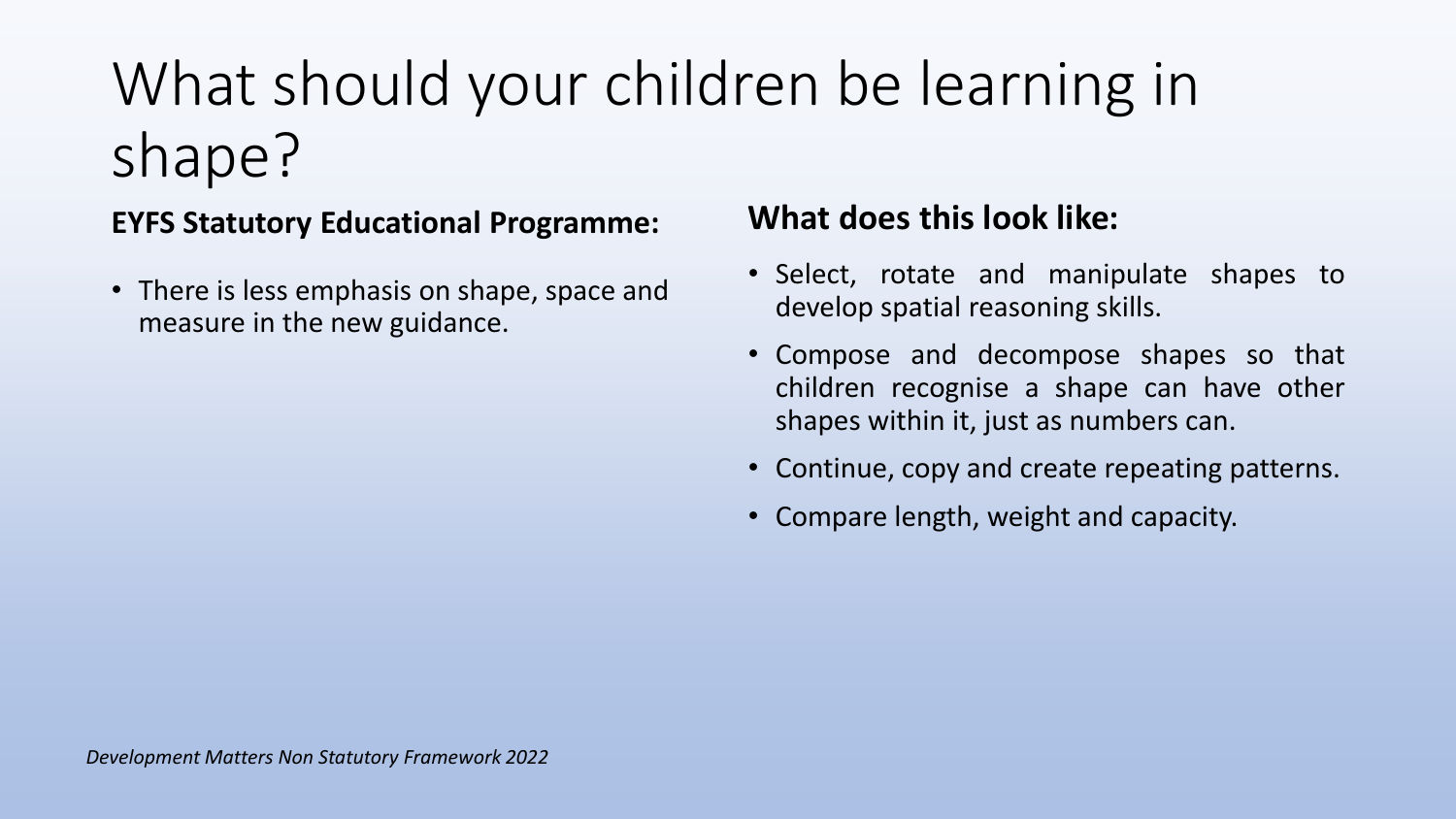## What do the Early Learning Goals Look Like?

#### **Number ELG:**

*Children at the expected level of development will:*

- Have a deep understanding of number to 10, including the composition of each number
- Subitise (recognise quantities without counting) up to 5
- Automatically recall (without reference to rhymes, counting or other aids) number bonds up to 5 (including subtraction facts) and some number bonds to 10, including double facts.

#### **Numerical Patterns ELG**

*Children at the expected level of development will:*

- Verbally count beyond 20, recognising the pattern of the counting system
- Compare quantities up to 10 in different contexts, recognising when one quantity is greater than, less than or the same as the other quantity
- Explore and represent patterns within numbers up to 10, including evens and odds, double facts and how quantities can be distributed equally.

#### **There is no ELG for shape, space and measure!**

*Early Years Foundations Stage profile Handbook 2022*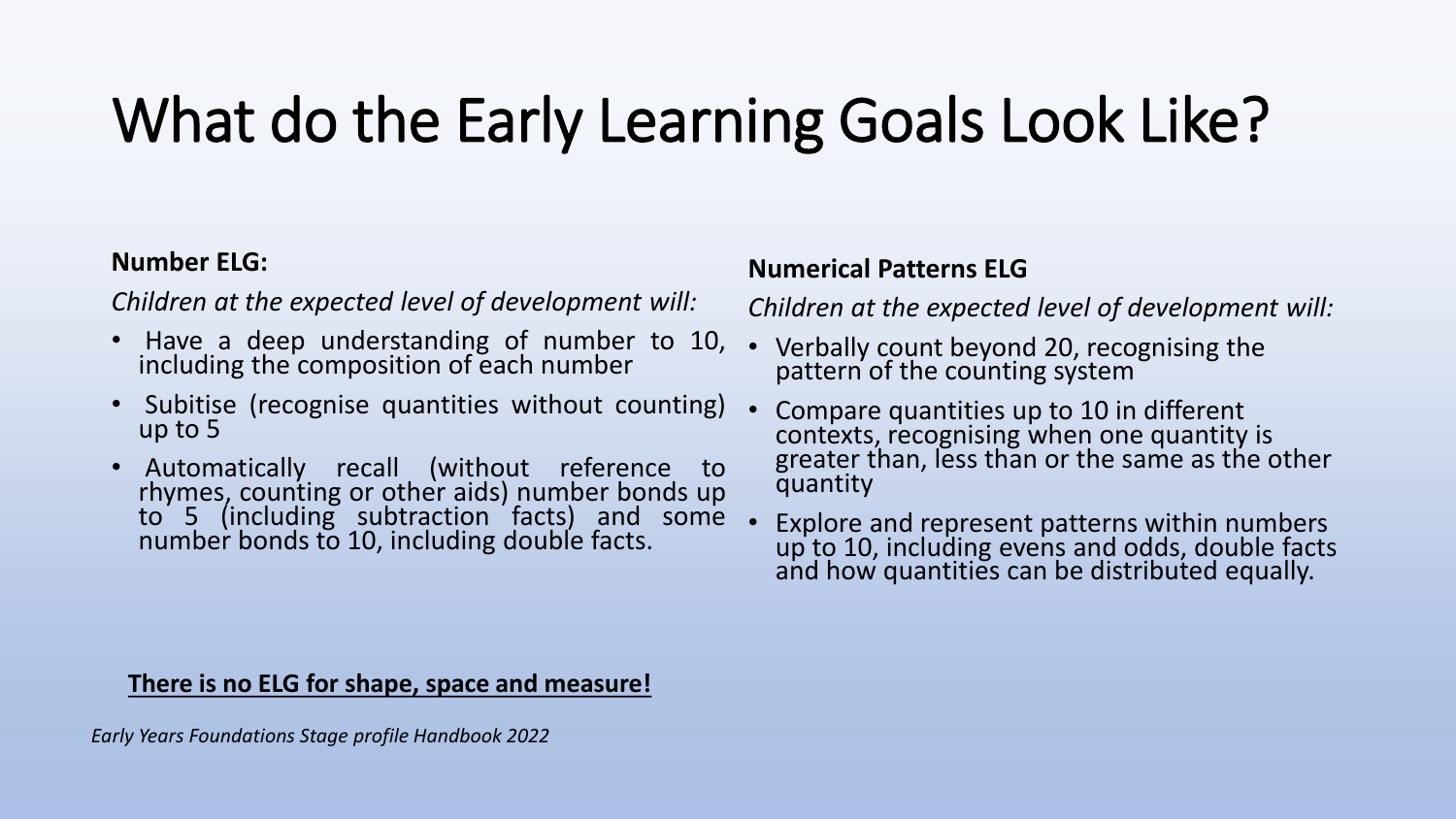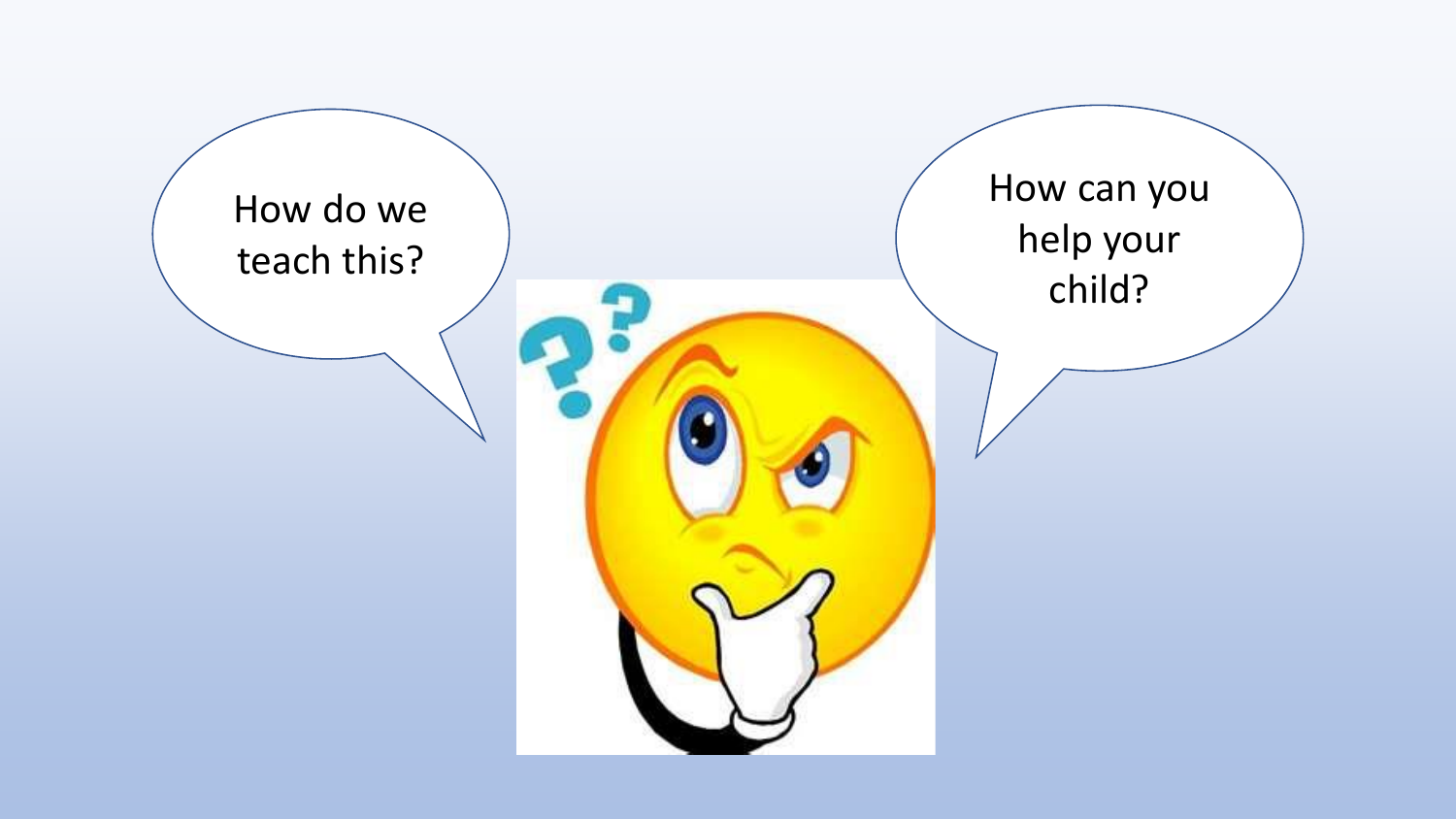- It is not simply about knowing numbers to 10, 20 or 100!
- It is about understanding what numbers are all about, and what they mean:
	- How many in a set?
	- What 5, 6, 7 and beyond actually looks like with manipulatives?
	- Matching quantity with numeral
	- Recognising patterns in number
	- Subitise quantities; numbers and dice
	- Being able to vocalise one more and one less which leads into addition and subtraction
	- More emphasis on number bonds to 5 then 10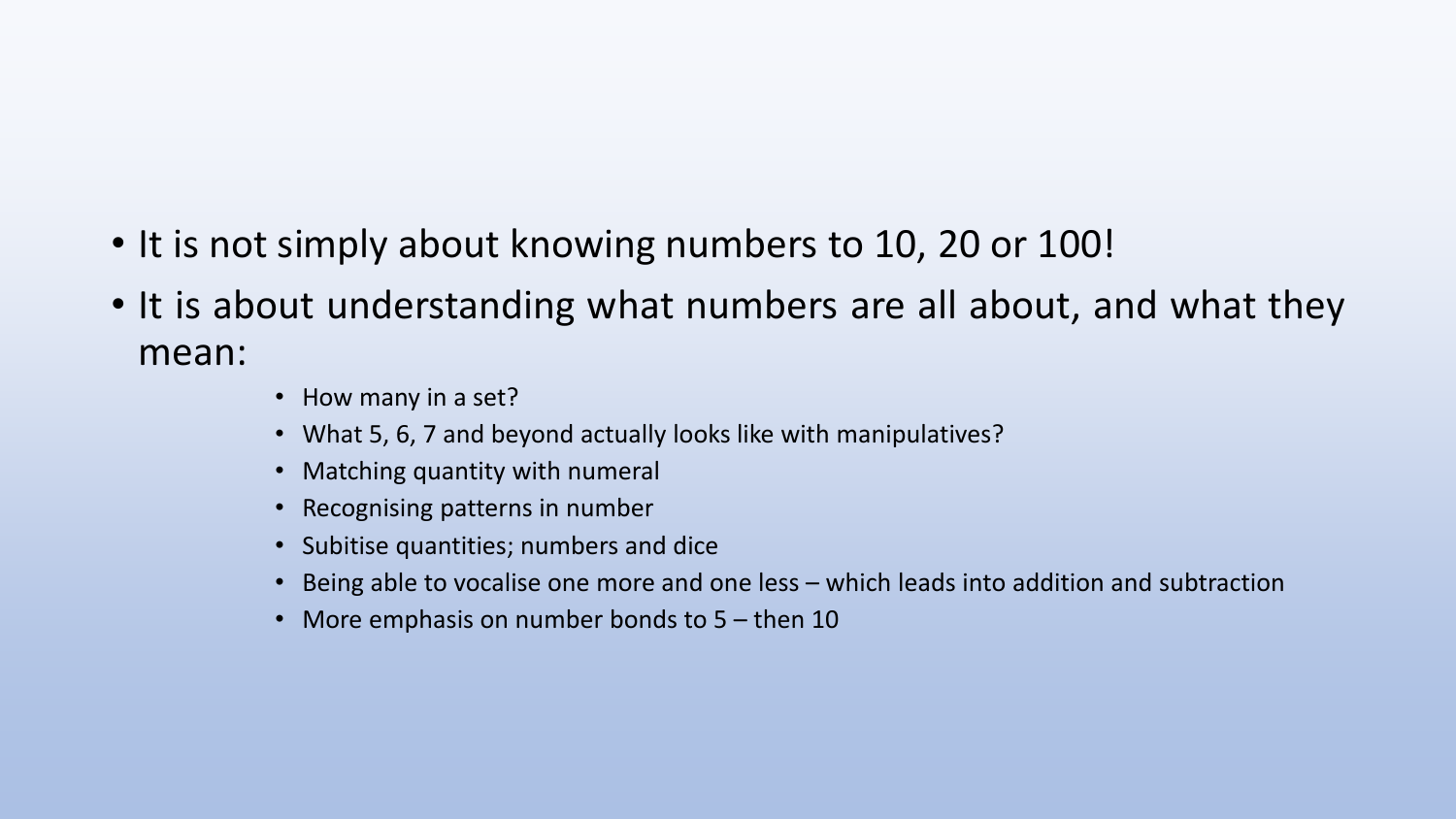### Number sense

What is number sense? Why is it so important?

Number sense is about "good intuition about numbers and their relationships. It develops gradually as a result of exploring numbers, visualising them in a variety of contexts, and relating them in ways that are not limited by traditional algorithms". Howden 1989.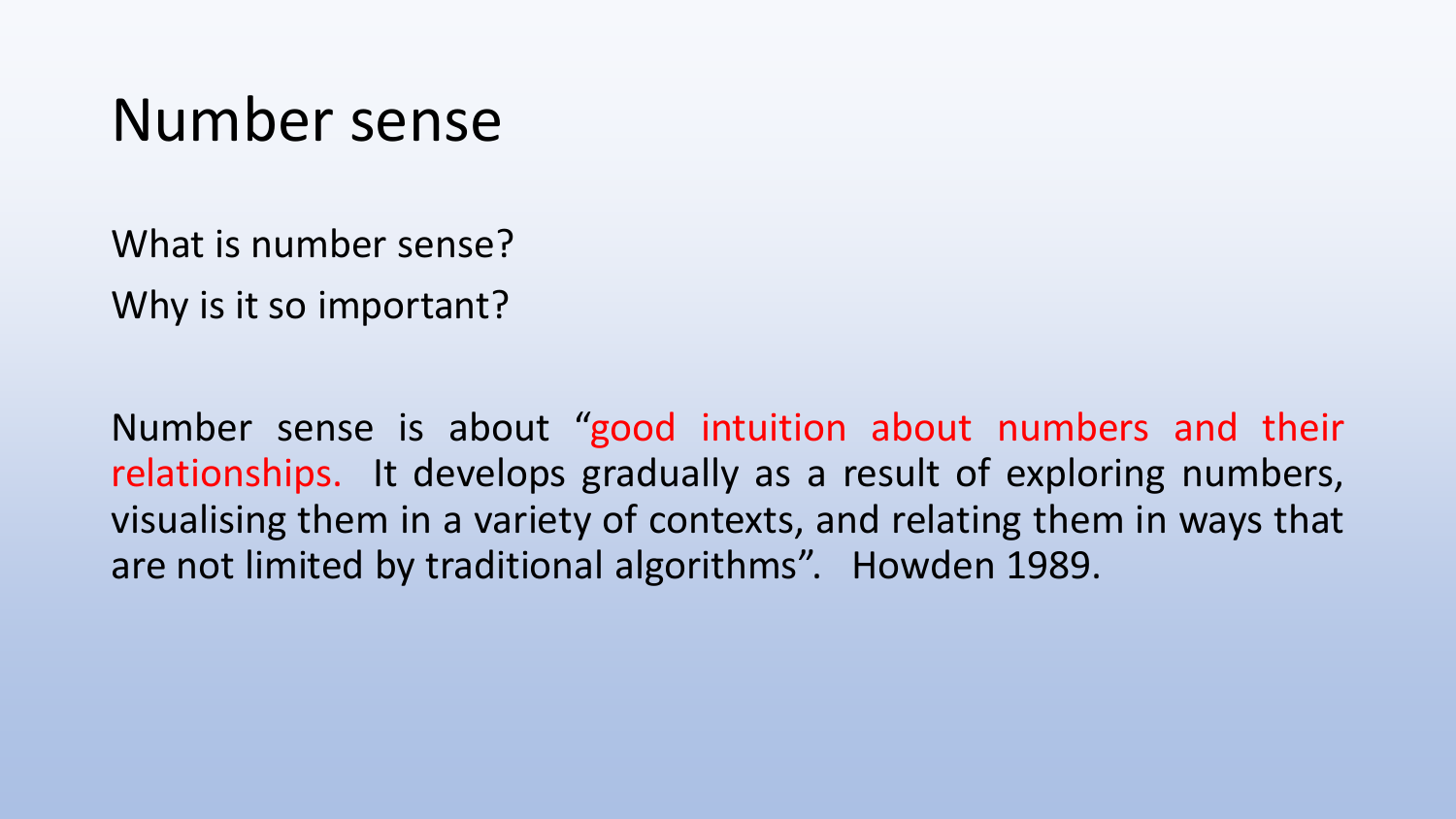### **How?**

Children develop their number sense through the experiences they have. Different children have different experiences with numbers. It is our job to engage children to play with numbers.

### **Spatial Relationships**

Children need visual representations to go with the number. They need opportunities to talk about what they are doing. To physically practise playing with number.

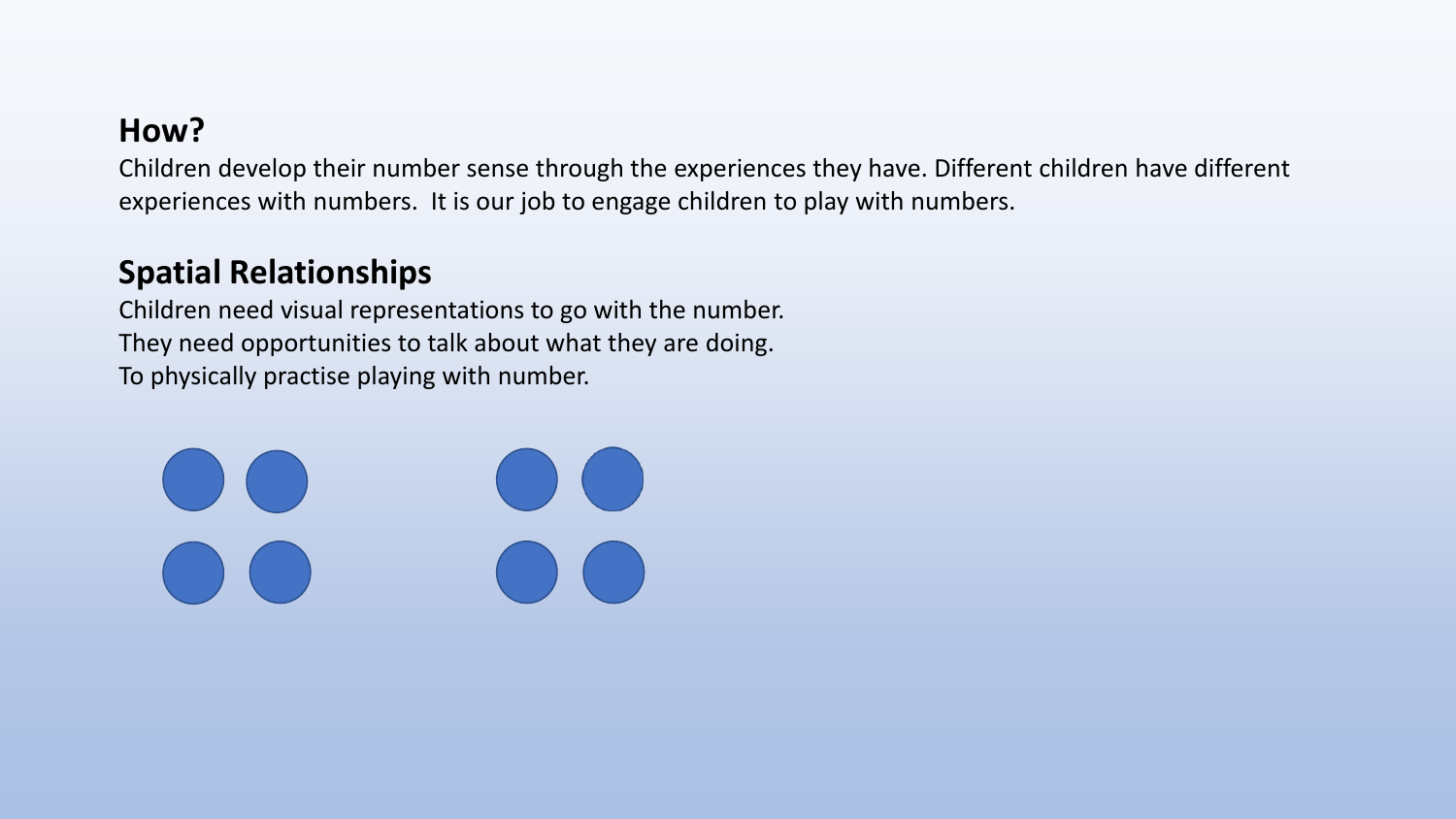Children need to know one more and one less. They need to understand what this means; number getting bigger / smaller, / jumping forwards or backwards on a number line. Its important to give children opportunity to play with the numbers and see this / to understand this for themselves.



One more than 3 is … (does the number get bigger or smaller?)

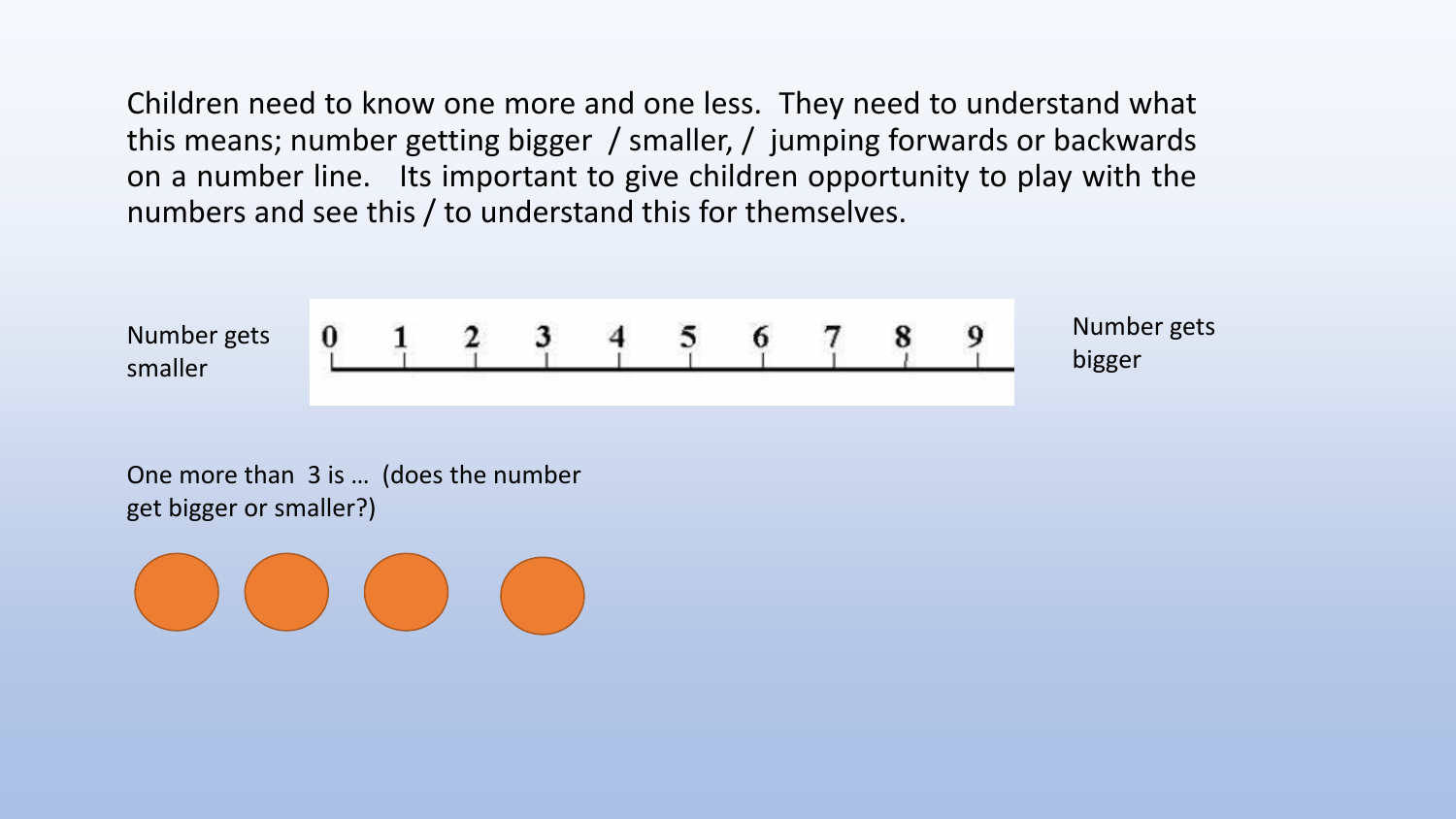### Using visuals like a 5 or 10 frames helps children see the relationship between the numbers





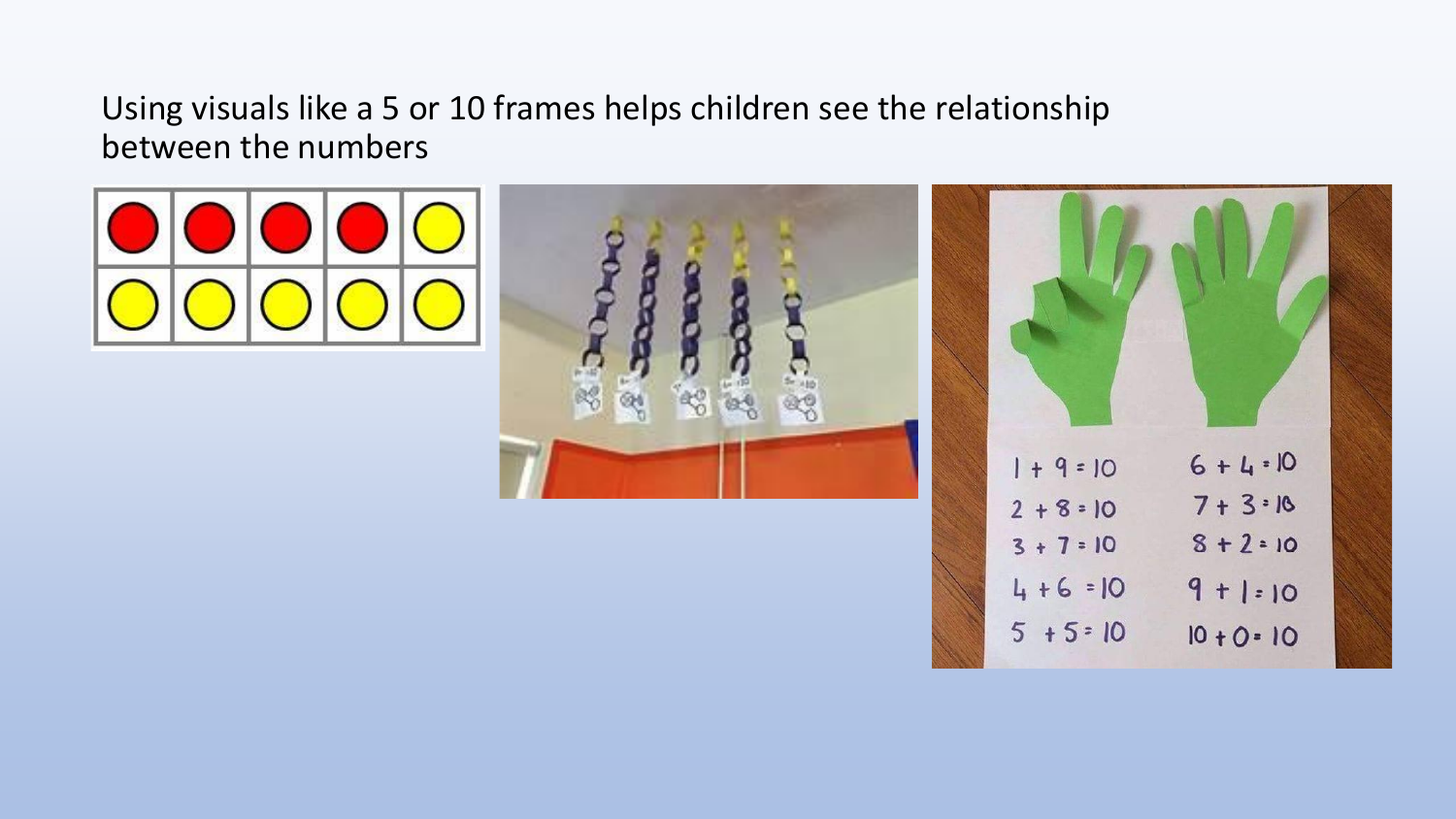### Problem Solving

It is vital that children understand the concept of problem solving using number. Number concepts of doubling, sharing and halving will be emphasised this term using practical activities.

- Children learn that "doubling" means that we are adding a number to itself. They carry out doubling in the same way that they carry out addition problems.
- Children learn that when we are "sharing" an amount of objects we must make sure that the original amount is split into **equal** groups. They do this by using the method of "one for me, one for you".
- Children learn that "halving" is a form of sharing. They are taught that when we are "halving" a number we must end up with **two equal groups**. Once again, the method of "one for me, one for you" is used.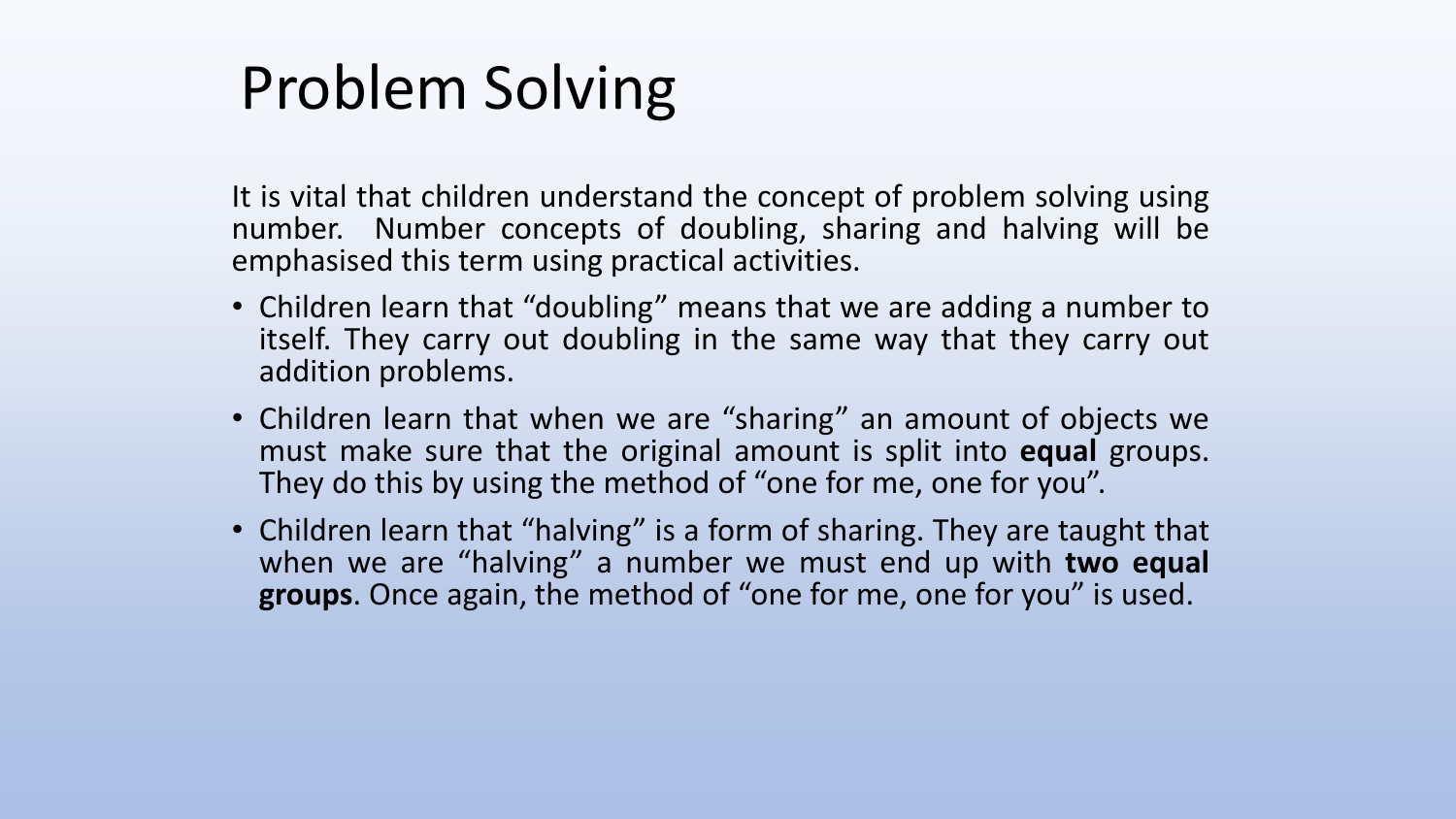### What should your children be learning in literacy? **What does this look like:**

### **EYFS Statutory Educational Programme:**

It is crucial for children to develop a life-long love of reading. Reading consists of two dimensions: language comprehension and word reading. Language comprehension (necessary for both reading and writing) starts from birth. It only develops when adults talk with children about the world around them and the books (stories and non-fiction) they read with them, and enjoy rhymes, poems and songs together. Skilled word reading, taught later, involves both the speedy working out of the pronunciation of unfamiliar printed words (decoding) and the speedy recognition of familiar printed words. Writing involves transcription (spelling and handwriting) and composition (articulating ideas and structuring them in speech, before writing).

#### • Read individual letters by saying the sounds for them.

- Blend sounds into words, so that they can read short words made up of known letter– sound correspondences.
- Read some letter groups that each represent one sound and say sounds for them. Read a few common exception words matched to the school's phonic programme.
- Read simple phrases and sentences made up of words with known letter–sound correspondences and, where necessary, a few exception words.
- Re-read these books to build up their confidence in word reading, their fluency and their understanding and enjoyment.
- Form lower-case and capital letters correctly.
- Spell words by identifying the sounds and then writing the sound with letter/s.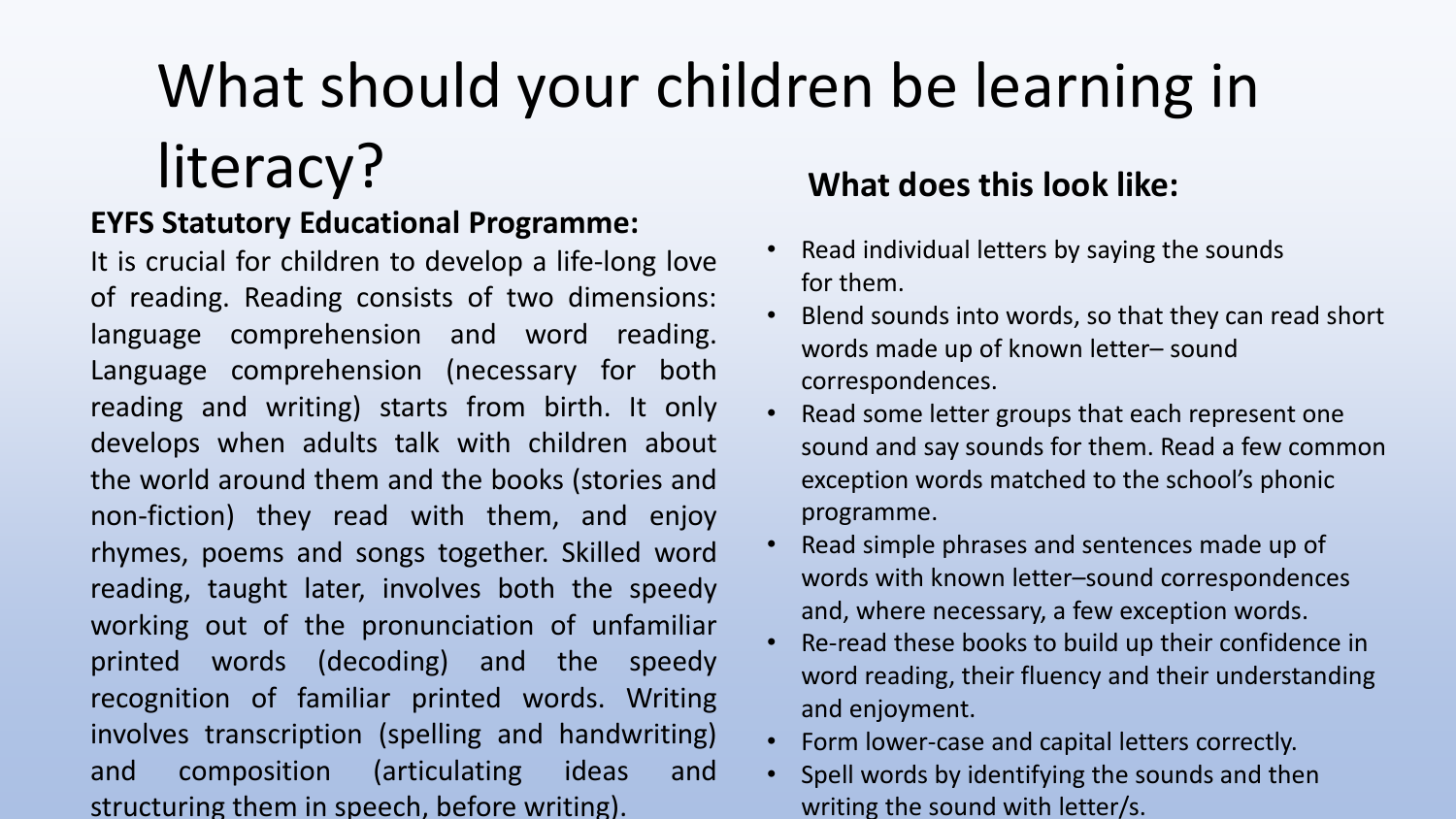### **What do the Early Learning Goals Look Like?**

### **Literacy:**

#### **Comprehension ELG**

- Children at the expected level of development will:
- Demonstrate understanding of what has been read to them by retelling stories and narratives using their own words and recently introduced vocabulary;
- Anticipate where appropriate key events in stories;
- Use and understand recently introduced vocabulary during discussions about stories, non-fiction, rhymes and poems and during role-play.

#### **Word Reading ELG**

- Children at the expected level of development will:
- Say a sound for each letter in the alphabet and at least 10 digraphs (two letters which make one sound);
- Read words consistent with their phonic knowledge by sound-blending;
- Read aloud simple sentences and books that are consistent with their phonic knowledge, including some common exception words.

#### **Writing ELG**

- Children at the expected level of development will:
- Write recognisable letters, most of which are correctly formed;
- Spell words by identifying sounds in them and representing the sounds with a letter or letters;
- Write simple phrases and sentences that can be read by others.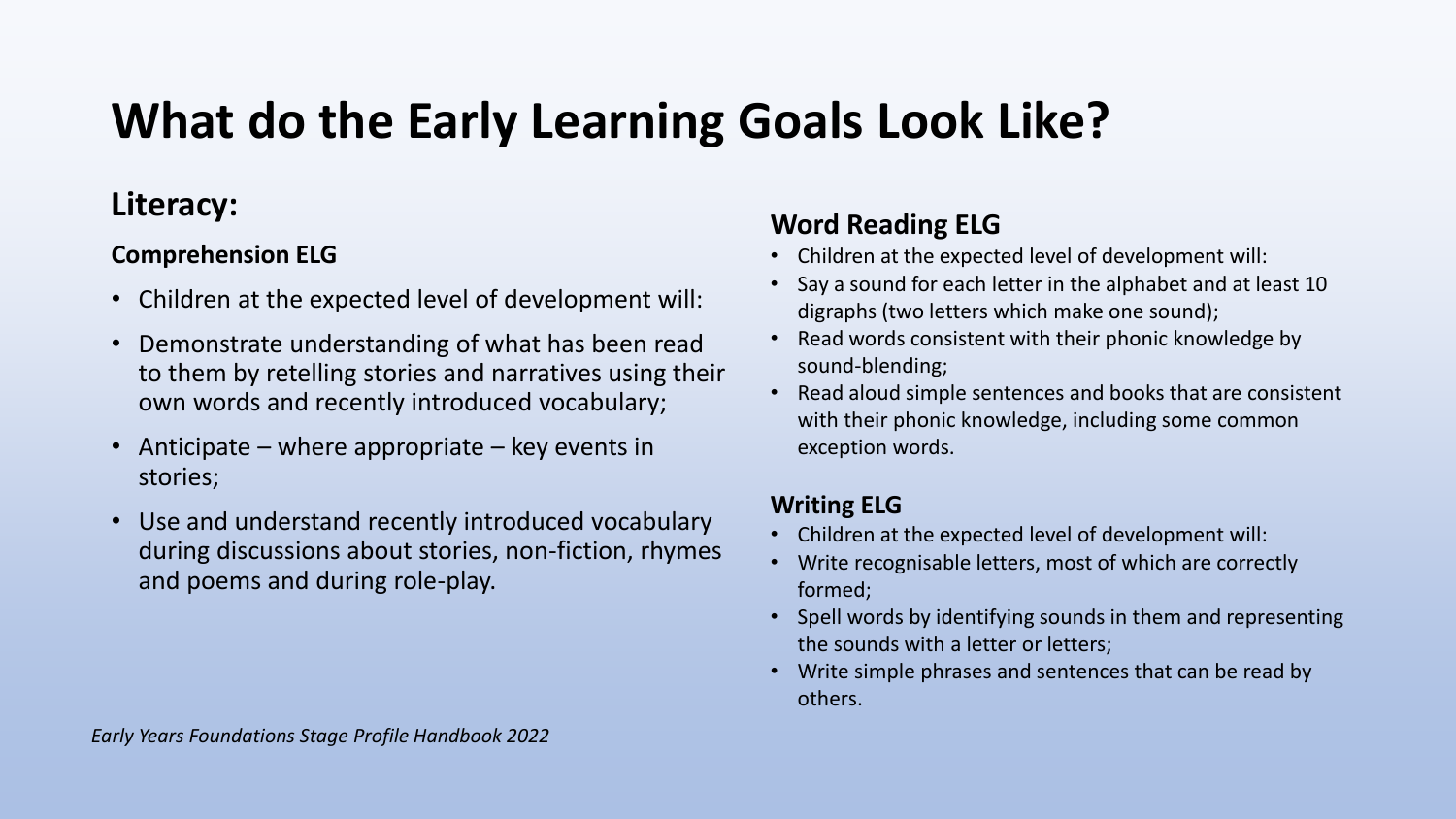### **Phonics**

- We have now covered all of the sounds that the children will learn this academic year.
- It is vital that the children have a solid knowledge of all of these sounds and can recognise them instantly, within words.
- To support your child in learning these sounds, please use sound books and flashcards as often as possible. Little and often is best.
- It is important to show your child the sounds in a random order so they do not simply memorise them from the order in their books.
- The sound flashcards are particularly useful for identifying any sounds that your child may be struggling to remember, as they do not have any visual clues on them.
- During the Summer Term, we will be consolidating children's knowledge of all sounds and learning to read and spell more complex words and sentences.
- The children will also be learning to name letters of the alphabet. Please practise naming upper case and lower case letters at home.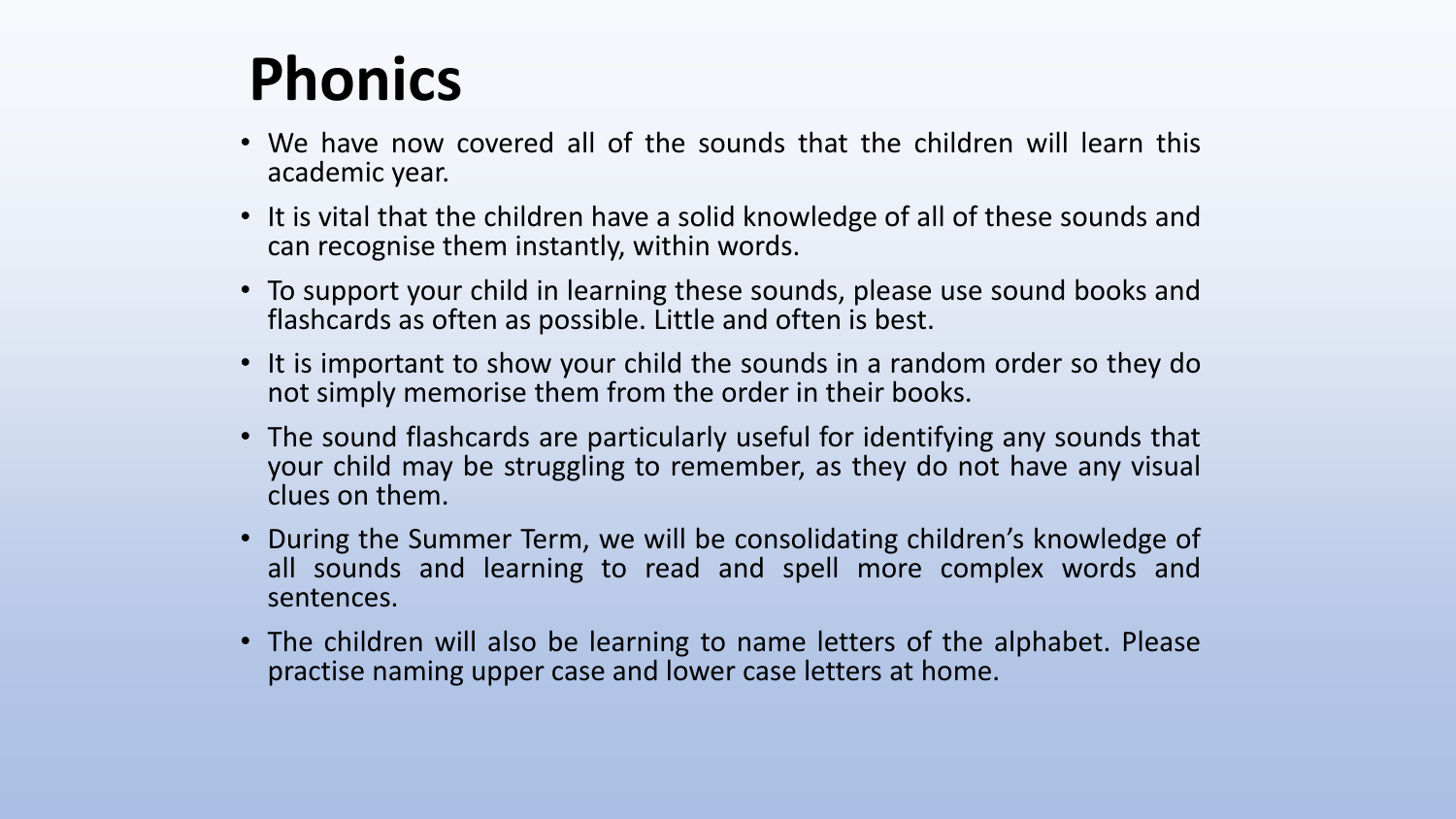### **Tricky Words and High Frequency Words**

- It is vital that the children have a solid knowledge of all the tricky words and HFW we have taught so far. Like the phonics, the children should be able to recognise these instantly and be able to spell them correctly.
- To support your child in learning these words, please encourage them to write them, again little and often is best and in random order to consolidate their knowledge.
- During the Summer Term, we will be using phonic lessons to consolidate children's knowledge by carrying out spelling tests and dictating sentences which include these words. We make this fun!
- The children need to know all 60 HFW and Tricky words by the end of EY2.
- If you have mislaid these, we can send these home again just let us know.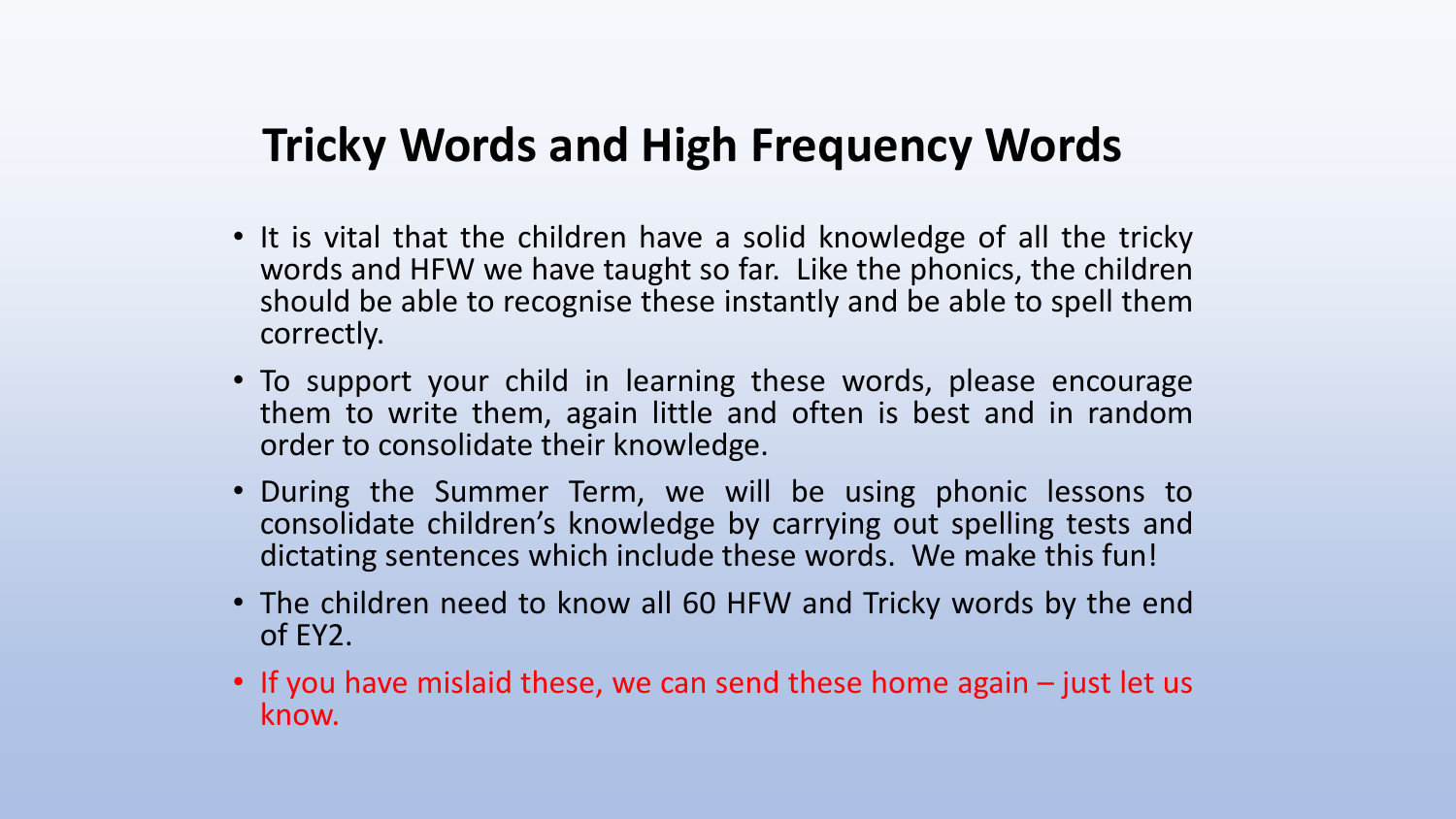## **Writing, Writing, Writing!**

- So far this year the children have been learning to write words, labels, captions, lists and sentences. Next term we will be encouraging the children to write more complex words and sentences.
- Please continue to encourage your child to record their ideas, by writing at home using their HFW and tricky words, as well as "sounding out" unfamiliar words.
- When the children learn to write sentences, we teach them 3 important things to try to include:
- ❖ A **capital letter** at the beginning
- ❖ **Finger spaces** between the words (lolly sticks are great finger spaces)
- ❖ A **full stop** at the end
- ❖ When children have finished writing a sentence, we ask "**Does it make sense?"** This encourages children to read back and check their writing, giving them opportunity to correct any error they see.
- Lined paper is useful in this coming term to help children sit their letters on the line, use ascenders and descenders.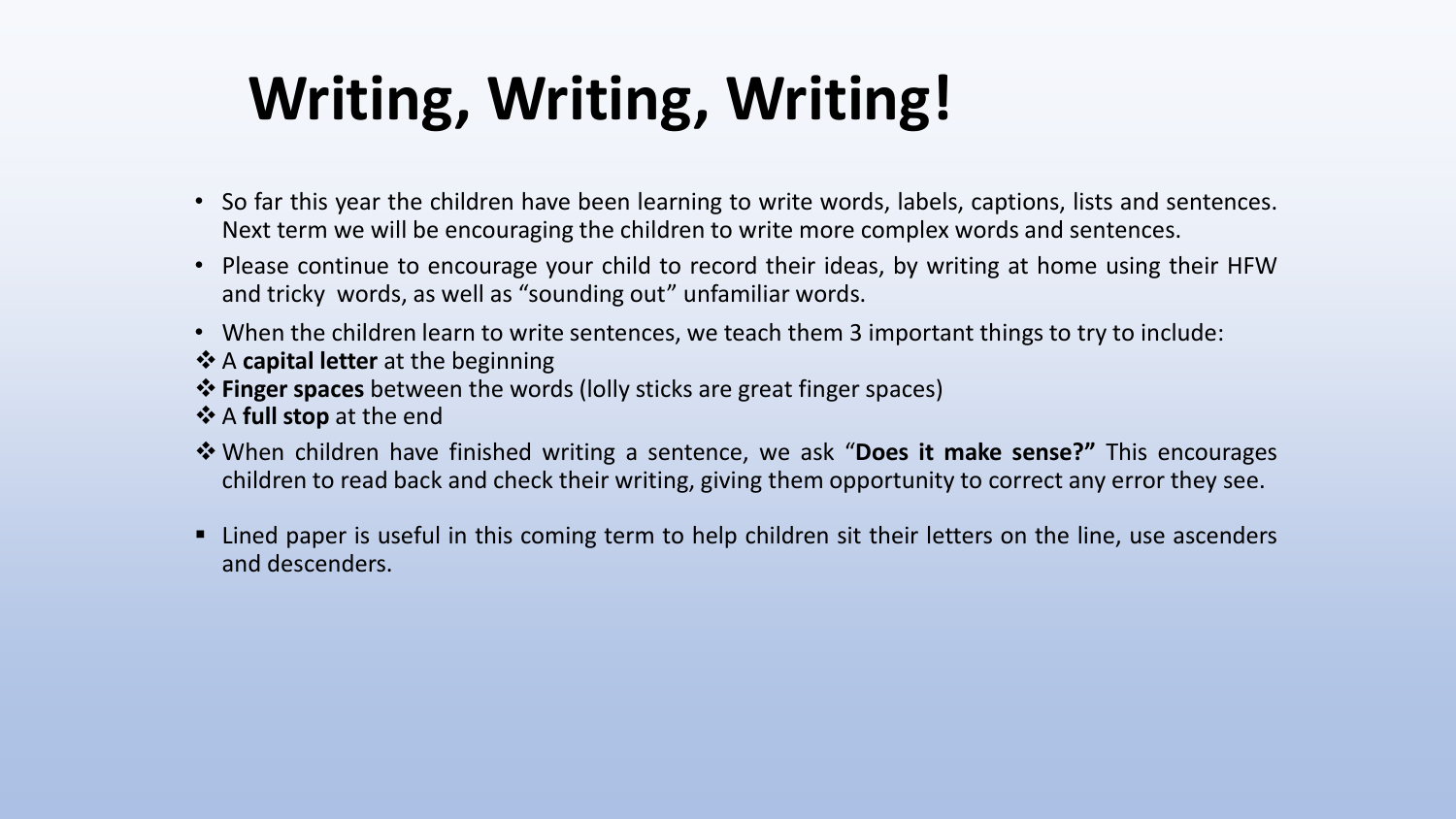### **Letter Formation**

- At Broxbourne we teach children to write using a set script.
- To form all letters, start on the line and exit on the line (except v and w)

a b c d e f g h i j k l m n o p q r s t u v w x y z

• Please continue to encourage your child to use cursive script whenever they do writing at home.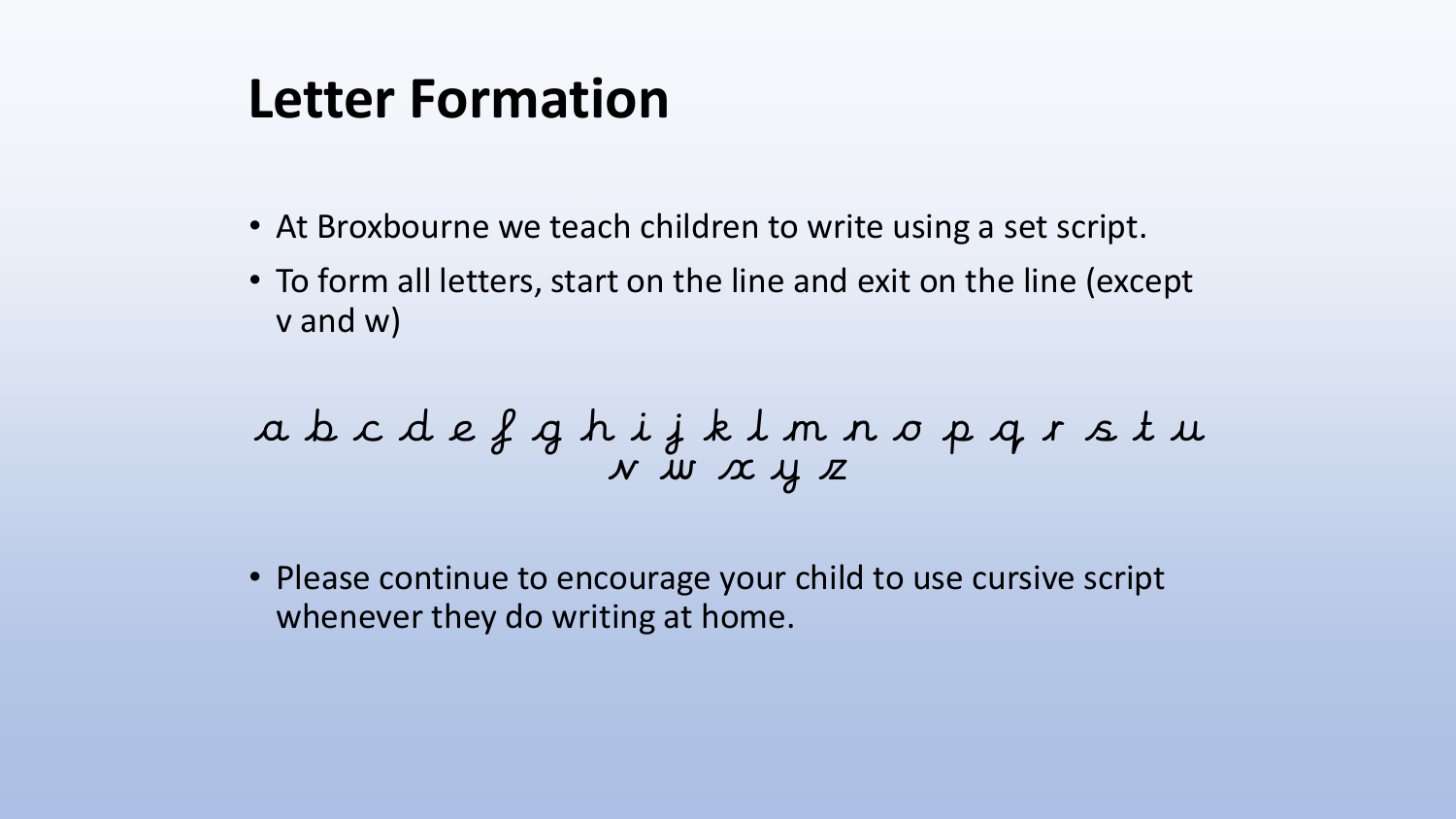## **Reading, Reading, Reading!**

- Key things to remember:
- Encourage your child to read a **range** of books.
- **Comprehension is crucial!** It is better for a child to read 4 pages of a book and be able to talk about what they have read, than read an entire book but not be able to recall anything they have read. This is a new ELG.
- Phoneme frames can be a great tool to use, if your child needs support in identifying the sounds in a word.
- Remind your child about **tricky words** and **"sounding out"** unfamiliar words.
- Reading every night will accelerate your child's reading skills.
- Busy finger sessions which are held first thing in the morning will be changed to reading activities to support this important area of learning.
- Keep this up over the summer in readiness for Year 1…